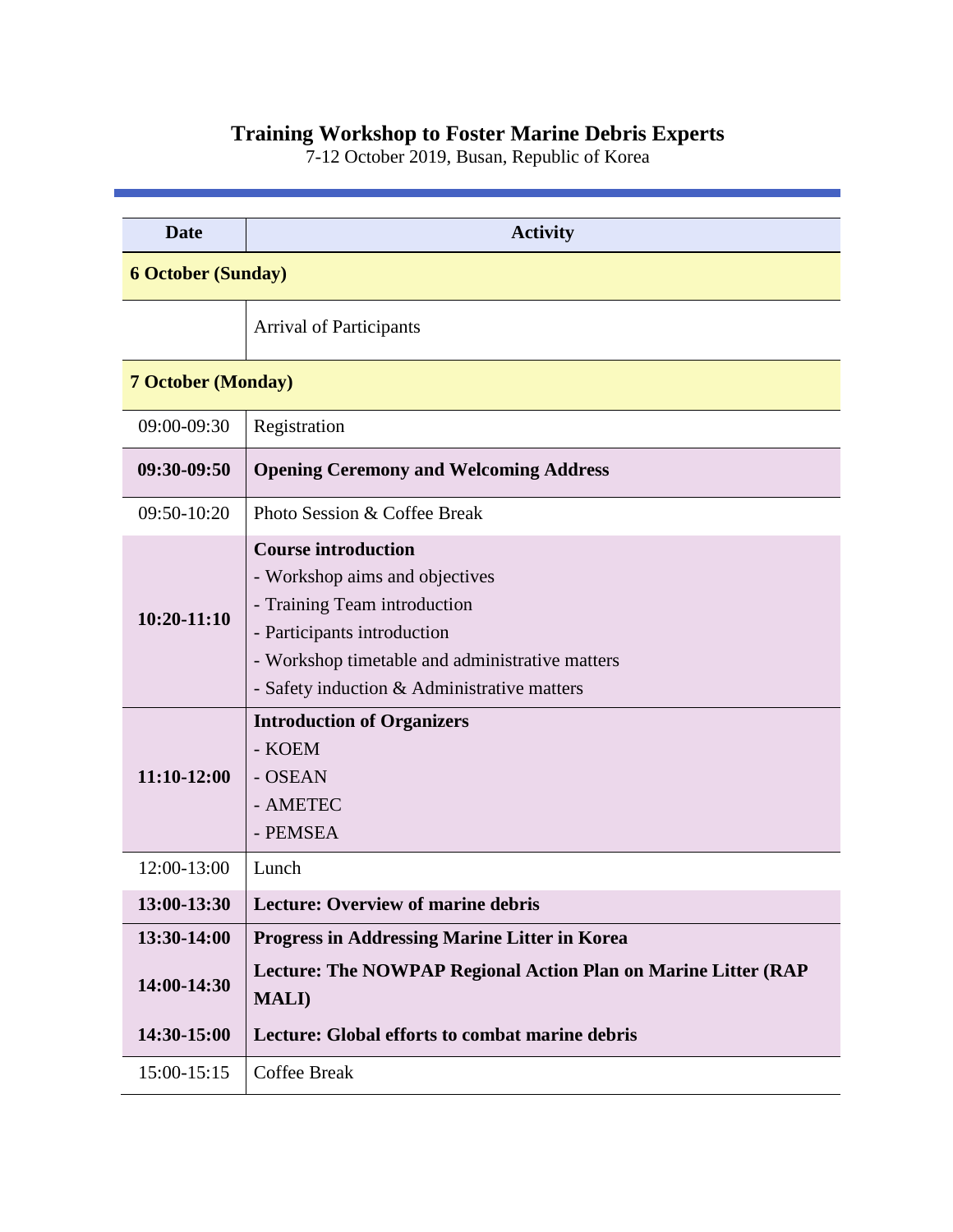| 15:15-18:00                  | Presentations: Efforts to combat marine debris in each country                                                                                                                                                                               |  |
|------------------------------|----------------------------------------------------------------------------------------------------------------------------------------------------------------------------------------------------------------------------------------------|--|
| 18:00-20:00                  | Welcome dinner                                                                                                                                                                                                                               |  |
| <b>Date</b>                  | <b>Activity</b>                                                                                                                                                                                                                              |  |
| <b>8 October (Tuesday)</b>   |                                                                                                                                                                                                                                              |  |
| 09:00-10:45                  | Presentations: Efforts to combat marine debris in each country                                                                                                                                                                               |  |
| 10:45-11:00                  | <b>Coffee Break</b>                                                                                                                                                                                                                          |  |
| 11:00-12:00                  | Lecture: Introduction of marine debris shoreline survey                                                                                                                                                                                      |  |
| 12:00-13:00                  | Lunch                                                                                                                                                                                                                                        |  |
| 13:00-15:00                  | Lectures: Introduction to monitoring and assessment of marine debris I<br>- Estimation of the quantity of marine debris at local and regional levels<br>- Determination of types and concentration of debris present by material<br>category |  |
| 15:00-15:20                  | <b>Coffee Break</b>                                                                                                                                                                                                                          |  |
| 15:20-17:00                  | Lectures: Introduction to monitoring and assessment of marine debris<br>$\mathbf{H}$<br>- Examination of the spatial distribution and variability of debris<br>- Investigation of temporal trends in debris types and concentration          |  |
| 17:00-18:00                  | Preparation for the Marine debris shoreline survey                                                                                                                                                                                           |  |
|                              |                                                                                                                                                                                                                                              |  |
| <b>9 October (Wednesday)</b> |                                                                                                                                                                                                                                              |  |
| 13:30-18:00                  | Marine debris shoreline survey                                                                                                                                                                                                               |  |
| 12:00-13:00                  | Lunch                                                                                                                                                                                                                                        |  |
| 13:00-18:00                  | Marine debris shoreline survey result: Data analysis, group discussion,<br>and preparation for the presentation                                                                                                                              |  |
| <b>10 October (Thursday)</b> |                                                                                                                                                                                                                                              |  |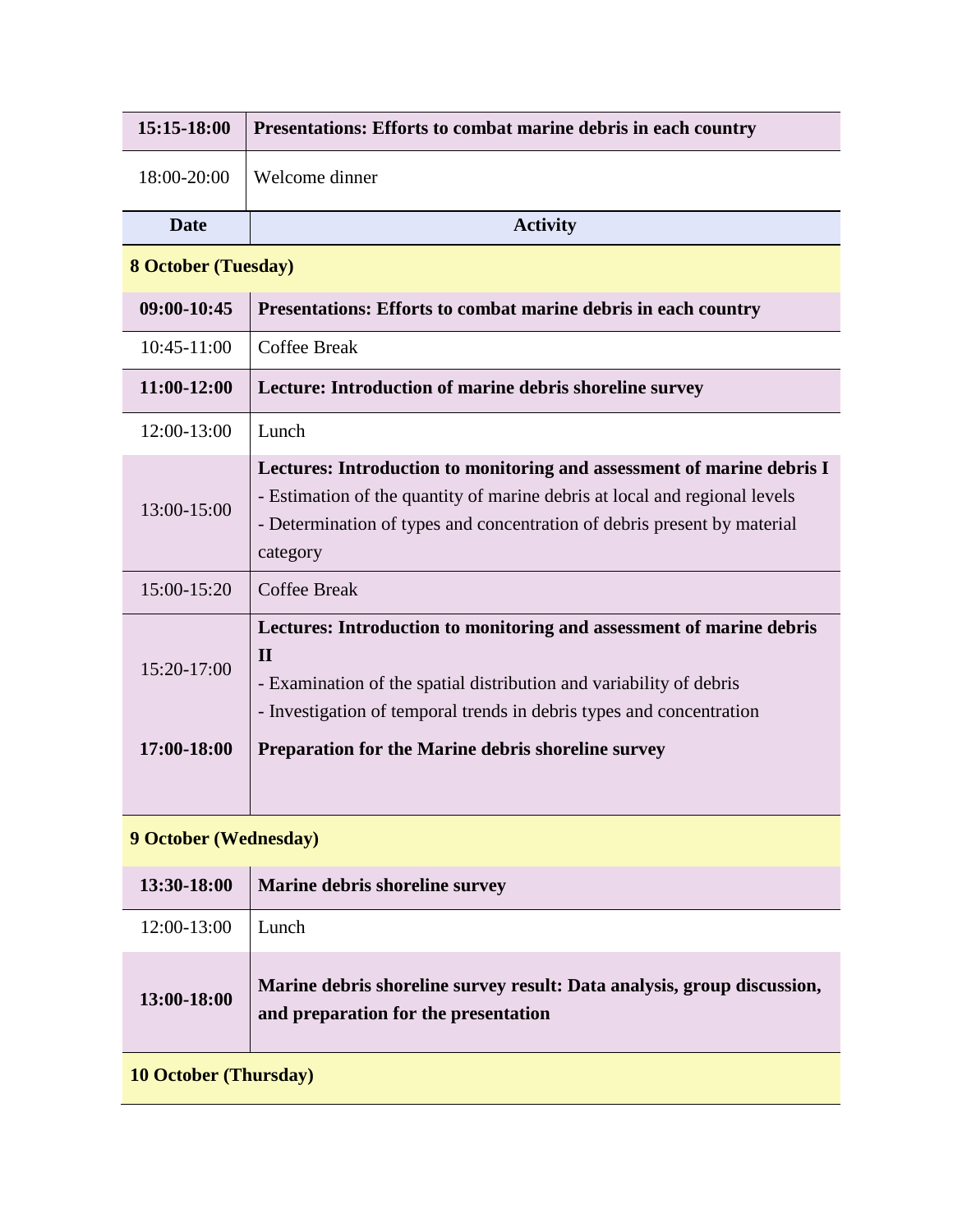| 09:00-12:00 | <b>Presentation: Result of marine debris shoreline survey</b> |
|-------------|---------------------------------------------------------------|
| 12:00-13:00 | Lunch.                                                        |
| 13:00-18:00 | <b>Technical tour: South Sea Research Institute, KIOST</b>    |

| <b>Date</b>                | <b>Activity</b>                                                                            |  |
|----------------------------|--------------------------------------------------------------------------------------------|--|
| <b>11 October (Friday)</b> |                                                                                            |  |
| 09:00-12:00                | <b>Technical tour: Clean-up vessel exercise</b>                                            |  |
| $12:00-13:00$              | Lunch                                                                                      |  |
| 13:00-13:30                | Lecture: The Honolulu Strategy and emergence of new global<br>marine debris regime         |  |
| 13:30-14:00                | Lecture: Marine debris management policy in Korea                                          |  |
| 14:00-14:30                | Lecture: Awareness programs design-Korean cases: EPS<br>Project                            |  |
| 14:30-15:00                | Lecture: Awareness programs design-Korean cases: Impact on<br>marine life                  |  |
| $15:00-15:30$              | Coffee Break                                                                               |  |
| 15:30-16:00                | Lecture: Microplastics management policy and research in<br><b>Korea</b>                   |  |
| 16:00-16:30                | Lecture: Transport of marine debris in the Oceans                                          |  |
| 16:30-17:00                | Lecture: Toxic chemicals associated with marine debris                                     |  |
| 17:00-18:00                | <b>Technical Tour: Marine Environment Monitoring &amp; Research</b><br><b>Center, KOEM</b> |  |
| 18:00-20:00                | <b>Farewell Party</b>                                                                      |  |

## **12 October (Saturday)**

| 09:00-10:00 | <b>Lecture: Introduction of APEC Marine Debris Management</b> |
|-------------|---------------------------------------------------------------|
|             | <b>Guideline</b>                                              |